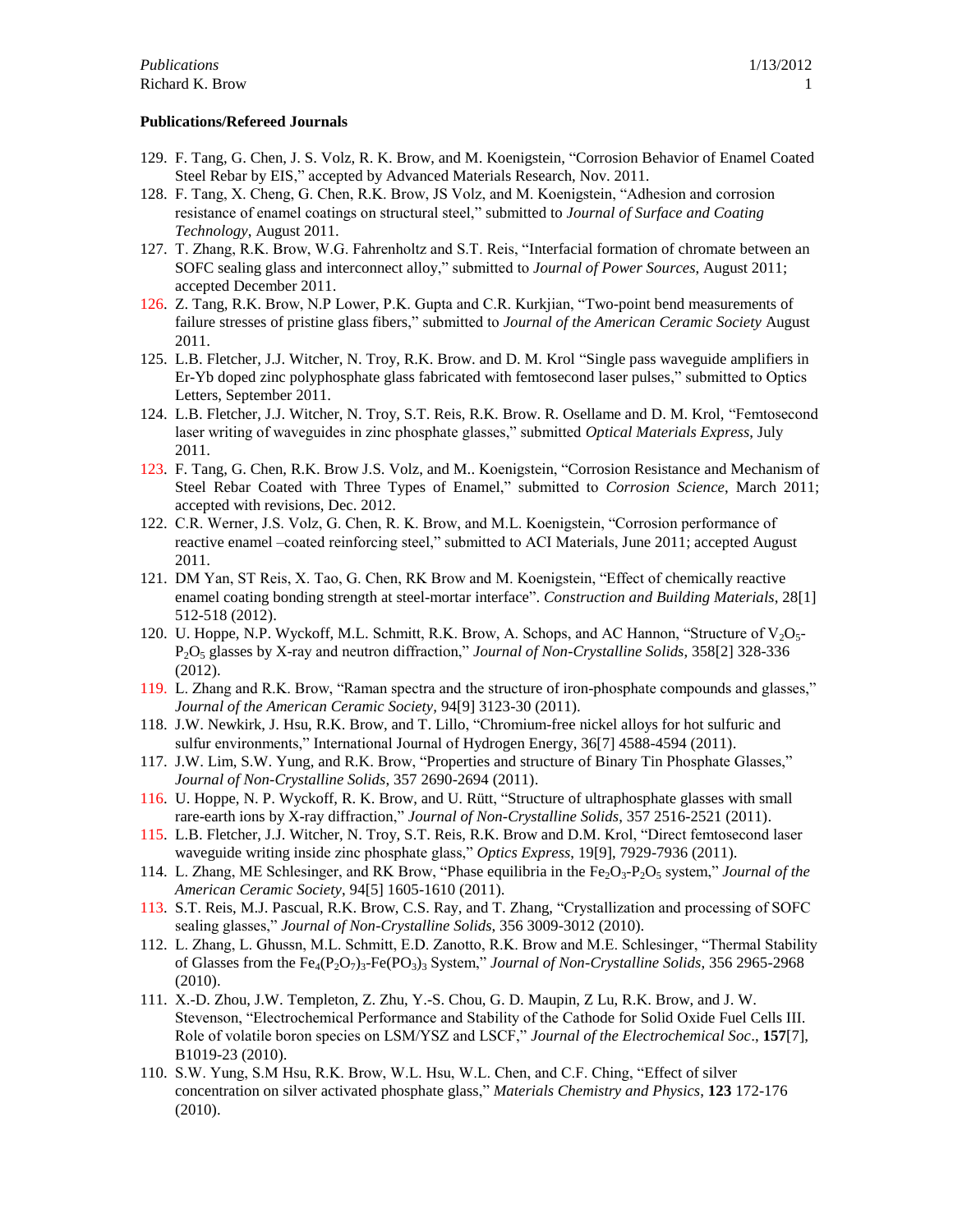- 109. J.W. Lim, M.L. Schmitt, R.K. Brow and S.W. Yung, "Properties and Structures of Tin Borophosphate Glasses," *Journal of Non-Crystalline Solids*, **356** 1379-1384 (2010).
- 108. L. Zhang, R.K. Brow, ME Schlesinger, L. Ghussn, and ED Zanotto, "Glass formation from iron-rich phosphate melts," *Journal of Non-Crystalline Solids*, **356** 1252-1257 (2010).
- 107. C.R. Kurkjian, P. K. Gupta, and R. K. Brow, "The strength of silicate glasses: What do we know, what do we need to know," International Journal of Applied Glass Science, 1[1] 27-37 (2010).
- 106. R. K. Brow, N.P. Lower, C.R. Kurkjian, and H. Li, "The Effects of Melt History on the Failure Characteristics of Pristine Glass Fibers," Phys. Chem. Glasses: Eur. J. Glass Sci Technol. B, February 2009, 50[1] 31-33.
- 105. S.W Yung, H.J. Lin, Y.Y. Lin, R.K. Brow, Y.S. Lai, J.S. Horng, and T. Zhang, "Concentration effect of  $Yb^{3+}$  on the thermal and optical properties of  $Er^{3+}/Yb^{3+}$ -codoped  $ZnF_2-Al_2O_3-P_2O_5$  glasses," *Materials Chemistry and Physics*, **117**, 29-34 (2009).
- 104. R. K. Brow and M.L. Schmidt, "A Survey of Energy and Environmental Applications of Glass," *Journal of the European Ceramic Society*, 29 1193-1201 (2009).
- 103. T. Zhang, R.K. Brow, S.T. Reis and C.S. Ray, "Isothermal crystallization of a solid oxide fuel cell sealing glass by differential thermal analysis," *J. Amer. Ceram. Soc*., **91**[10], 3235-3239 (2008).
- 102. T. Zhang, W.G. Fahrenholtz, S.T. Reis, and R.K. Brow, "Borate volatility from SOFC sealing glasses," *J. Amer. Ceram. Soc*., **91**[8], 2564-2569 (2008).
- 101. L. Peddi, R.K. Brow and R.F. Brown, "Bioactive borate glass coatings for titanium alloys," *J. Mater. Sci.: Mater. Med.*, 19, 3145-52 (2008).
- 100. U. Hoppe, G. Walter, R.K. Brow, and N.P. Wyckoff, "Structure of germanophosphate glasses by X-ray and neutron diffraction: 2. Medium-range order," *Journal of Non-Crystalline Solids,* **354**, 3572-3579 (2008).
- 99. U. Hoppe, R.K. Brow, N.P. Wyckoff, A. Schöps, A.C. Hannon, "Structure of germanophosphate glasses by X-ray and neutron diffraction: 1. Short-range order," *Journal of Non-Crystalline Solids,* **354** 3400-3407 (2008).
- 98. M. Bengisu, R.K. Brow and A. Wittenauer, "Glasses and glass-ceramics in the SrO-TiO<sub>2</sub>-Al<sub>2</sub>O<sub>3</sub>-SiO<sub>2</sub>-B2O<sup>3</sup> system and the effect of P2O<sup>5</sup> additions," *J. Mater. Sci.*, **43**[10] 3531-3538 (2008).
- 97. U. Hoppe, G. Walter, R.K. Brow, N.P. Wyckoff, A. Schöps, A.C. Hannon,"Structure of a potassium germanophosphate glass by x-ray and neutron diffraction," *Solid State Communications*, **143**(8-9) 403- 407 (2007).
- 96. Uwe Hoppe, Richard K. Brow, Brad C. Tischendorf,, Antje Kriltz, Pal Jóvári, Andreas Schöps, and Alex C. Hannon, "Structure of titanophosphate glasses studied by X-ray and neutron diffraction," *J. Non-Crystalline Solids*, **353**, 1802-1807 (2007).
- 95. C. S. Ray, T. Zhang, S. T. Reis, and R. K. Brow, "Determining Kinetic Parameters for Isothermal Crystallization of Glasses," *Journal of the American Ceramic Society*, **90**[3], 769-773 (2007).
- 94. S. J. Rukmani, R. K. Brow, S. T. Reis, E. Apel, V. Rheinberger, and W. Höland, "The Effects of Vand Mn-Colorants on the Crystallization Behavior and Optical Properties of Ce-Doped Li-Disilicate Glass-Ceramics," *Journal of the American Ceramic Society*, **90**[3], 706-711 (2007).
- 93. S.T. Reis, A. Mogus-Milankovic, V. Licina, J. Yang, M. Karabulut, D.E. Day, and R.K. Brow, "Iron redox equilibrium, structure and properties of zinc iron phosphate glasses," *J. Non-Cryst. Solids*, 353 151-158 (2007).
- 92. M. Bengisu, R. K. Brow, E. Yilmaz, A. Mogus-Milankovic, and S. T. Reis, "Aluminoborate and aluminoborosilicate glasses with high chemical durability and the effect of  $P_2O_5$  additions on the properties," *J. Non-Cryst. Solids*, 352 3668-76 (2006).
- 91. M. Ali, K. Marasinghe, R. Hart, C. Benmore, N. Wyckoff, and R. Brow, "Normalization and sample composition analysis of rare-earth oxide binary glasses by high-energy x-ray scattering data," *Phys. Chem. Glasses: Eur. J. Glass Sci. Technol. B*, **47**(2) (2006).
- 90. A.E. Burns, D.W. Winslow, W.J. Clarida, M. Affatigato, S. A. Feller, and R. K. Brow, "Structure of binary neodymium borate glasses by infrared spectroscopy," *J. Non-Crystalline Solids*, 352 2364-2366 (2006).
- 89. U Hoppe, R K Brow, B C Tischendorf, P Jóvári, A C Hannon, "Structure of  $\text{GeO}_2$ -P<sub>2</sub>O<sub>5</sub> glasses studied by neutron and x-ray diffraction," *J. Phys.: Condens. Matter*, **18**(6) 1847-1860 (2006).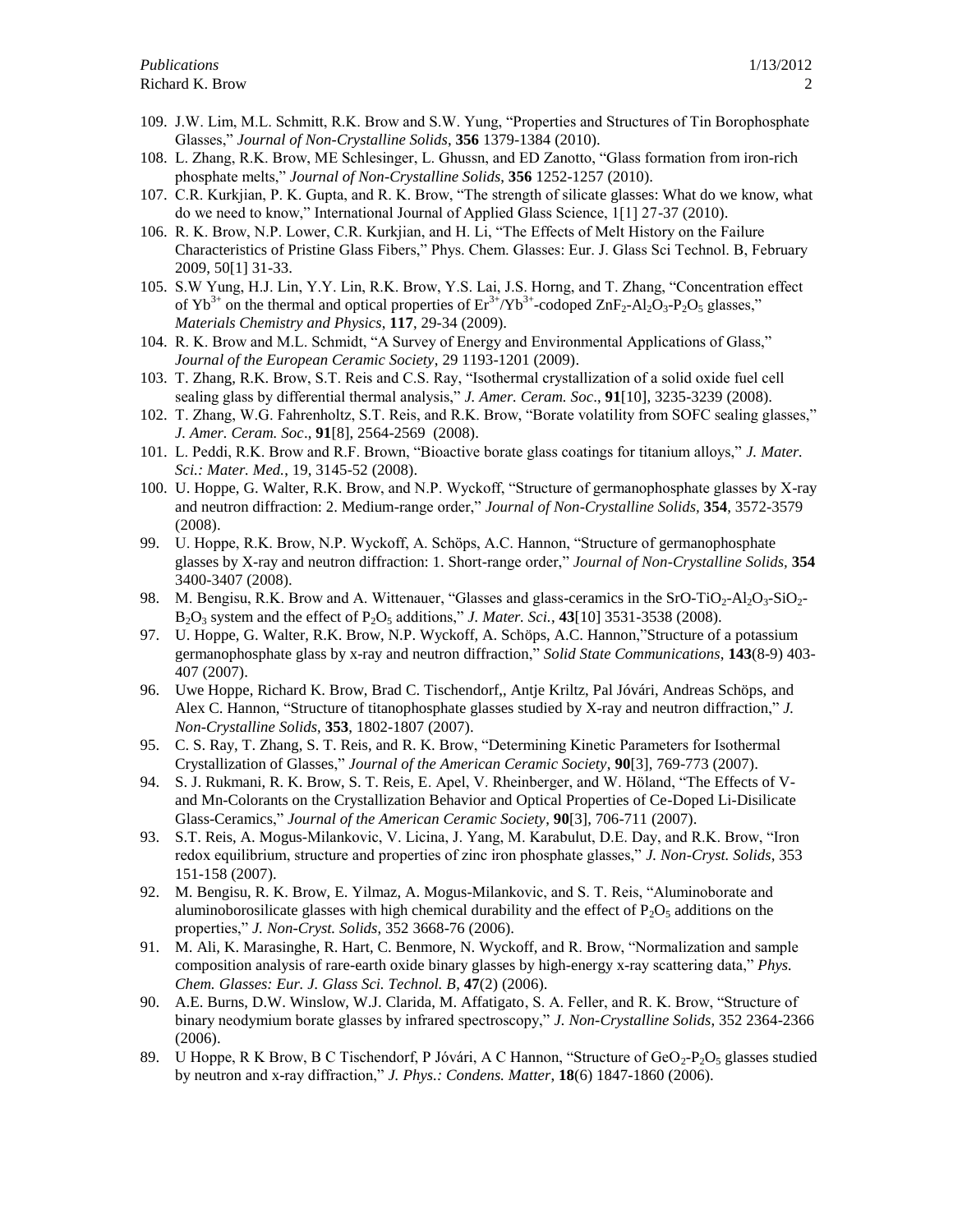- 88. U. Hoppe, R.K. Brow, D. Illeva, P. Jovari, A.C. Hannon, "Structure of rare-earth phosphate glasses by X-ray and neutron diffraction," *Journal of Non-Crystalline Solids* **351** (40-42), 3179-3190 (2005).
- 87. M. Karabulut, G.K. Marasinghe, E. Metwalli, R.K. Brow, C.H. Booth, J.J. Bucher, and D.K. Shuh, "An EXAFS investigation of rare-earth local environment in ultraphosphate glasses," *Journal of Non-Crystalline Solids* **351** (10-11): 795-801 (2005).
- 86. C.S. Ray, S. T. Reis, R. K. Brow, W. Höland, W. Rheinberger "A New DTA Method for Measuring Critical Cooling Rate for Glass Formation," *Journal of Non-Crystalline Solids*, **351** 1350-58 (2005).
- 85. T.M. Alam, B.C. Tischendorf and R.K. Brow, "High speed <sup>1</sup>H MAS NMR investigations of the corrosion surface in phosphate glass," *Solid State Nuclear Magnetic Resonance*, **27**(1-2), 99-111 (2005).
- 84. P. R. Ehrmann, K. Carlson and J. H. Campbell, C. C. Click and R.K. Brow, "Neodymium fluorescence quenching by hydroxyl groups in phosphate laser glasses," *J. Non-Cryst. Solids*, **349** 105-114 (2004).
- 83. N.P. Lower, R.K. Brow and C.R. Kurkjian, "Inert Failure Strain Studies of Sodium Silicate Glass Fibers," *J. Non-Cryst. Solids*, **349** 168-172 (2004).
- 82. S.T. Reis, C.W. Kim, R.K. Brow, C. S. Ray, "Nucleation and crystallization as induced by bending stress in lithium silicate glass fibers," *J. Non-Cryst. Solids*, **348**, 1-6 (2004).
- 81. N.P. Lower, R.K. Brow and C.R. Kurkjian, "Inert Failure Strains of Sodium Aluminosilicate Glass Fibers," *J. Non-Crystalline. Solids*, **344** 17-21 (2004).
- 80. S.T. Reis, R.K. Brow, C.S. Ray and C-W Kim, "Deformation, Stress Relaxation and Crystallization of Lithium Silicate Glass Fibers below the Glass Transition Temperature," *Journal of Materials Science*, **39** 6539-6549 (2004).
- 79. M. Bengisu, R. K. Brow, and J. E. White, "Interfacial reactions between lithium silicate glass-ceramics and Ni-based superalloys and the effect of heat treatment at elevated temperatures," *Journal of Materials Science*, **39** 605-618 (2004).
- 78. E. Metwalli, M. Karabulut, D. L. Sidebottom, M. M. Morsi, and R. K. Brow "Properties and structure of copper ultraphosphate glasses," *J. Non-Crystalline. Solids*, **344** 128-134 (2004).
- 77. M. Bengisu and R.K. Brow, "Effect of long-term heating and thermal cycling on thermal expansion, phase distribution and micro-hardness of lithium alumino-silicate glass-ceramics," *J. Non-Crystalline Solids*, **331** 137-144 (2003).
- 76. M. Karabulut, E. Metwalli, D.E. Day, and R.K. Brow, "Mössbauer and IR Investigations of Iron Ultraphosphate Glasses," *Journal of Non-crystalline Solids*, **328** 199-206 (2003).
- 75. B. R. Cherry, T. M. Alam, C. Click, R. K. Brow, and Z. Gan. "Combined *Ab Initio* Computational and Solid-State <sup>17</sup>O MAS NMR Studies of Crystalline P2O5", *J. Phys. Chem B*, **107**(21) 4894-4903 (2003).
- 74. C.A. Click, R.K. Brow, P.R. Ehrmann, and J.H. Campbell, "Characterization of  $Pt^{4+}$  in aluminometaphosphate laser glasses," *J. Non-Cryst. Solids*, **319** 95-108 (2003).
- 73. U Hoppe, M Karabulut, E Metwalli, R K Brow and P Jóvári, "The Fe-O coordination in iron phosphate glasses by x-ray diffraction with high-energy photons," *Journal of Physics: Condensed Matter*, **15(37)** 6143-6153 (2003).
- 72. C.R. Kurkjian, P.K. Gupta, R.K. Brow, and N.P. Lower, "The intrinsic strength and fatigue of oxide glasses," *J. Non-Cryst. Solids***, 316** 114-124 (2003).
- 71. C. A. Click, R. K. Brow, and T. M. Alam, "Properties and Structure of Cesium Phosphate Glasses," *J. Non-Cryst. Solids*, **311** 294-303 (2002).
- 70. M. Karabulut, G. K. Marasinghe, C. A. Click, E. Metwalli, R. K. Brow, C. H. Booth, J. J. Bucher, D. K. Shuh, T. I. Suratwala and J. H. Campbell, "An XAFS investigation of platinum local environment in phosphate laser glasses," *J. American Ceramic. Soc.*, **85**[5] 1093-1099 (2002).
- 69. M. Karabulut, G.K. Marasinghe, E. Metwalli, A. K. Wittenauer, R.K. Brow, C.H. Booth, J.J. Bucher, and D.K. Shuh, "Neodymium and erbium coordination environments in phosphate glasses," *Physical Review B* **65**[10] 104206-1-7 (2002)
- 68. U. Hoppe, E. Metwalli, R. K. Brow, and J. Neuefeind, "High-energy X-ray diffraction study of La-coordination in lanthanum phosphate glasses," *J. Non-Cryst. Solids*, **297** 263-274 (2002).
- 67. E. Metwalli and R. K. Brow, "Modifier effects on the properties and structures of aluminophosphate glasses," *J. Non-Cryst. Solids*, **289** 113-122 (2001).
- 66. E. Metwalli, R. K. Brow, and F. S. Stover, "Cation effects on anion distributions in aluminophosphate glasses," *J. Amer. Ceram. Soc*., **84**[5] 1025-32 (2001).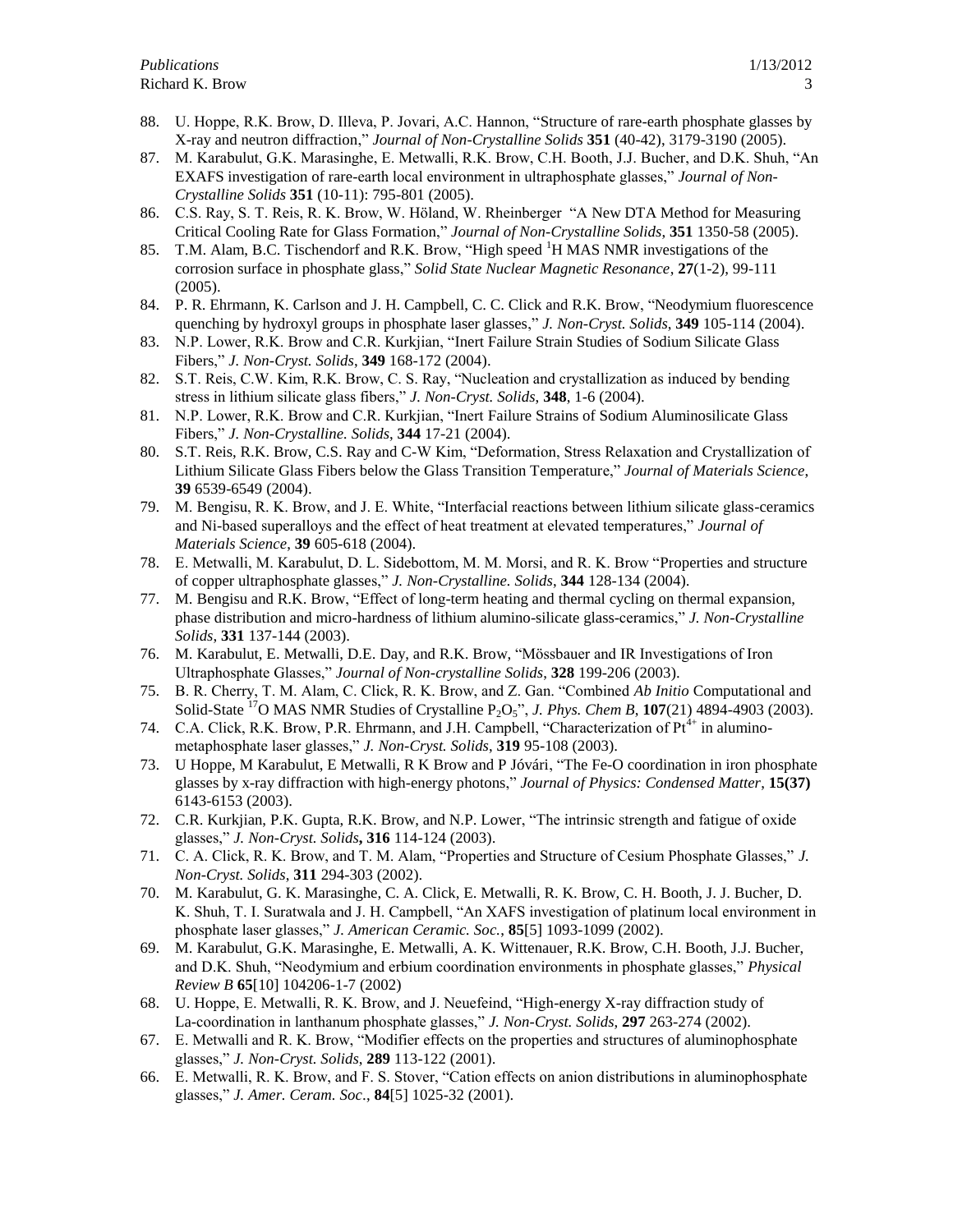- 65. M. Karabulut, E. Metwalli, and R. K. Brow, "Properties and Structure of Lanthanum Aluminophosphate Glasses," *J. Non-Cryst. Solids*, **283**, 211-219 (2001).
- 64. R. K. Brow, C. A. Click, and T. M. Alam, "Modifier Coordination and Phosphate Glass Networks," *J. Non-Cryst. Solids* **274** 9-16 (2000).
- 63. T. M. Alam, J. McLaughlin, C. Click, S. Conzone, R. K. Brow, T. J. Boyle and J. Zwanziger, "Sodium Distributions in Phosphate Glasses Probed With Spin-Echo <sup>23</sup>Na NMR," *J. Phys. Chemistry B*, **104**[7] 1464-1472 (2000).
- 62. P. F. Green, E. F. Brown, and R. K. Brow, "Linear Viscoelasticity of an Ultraphosphate Glass," *J. Non-Cryst. Solids* **263/264** 195-201 (2000).
- 61. R. K. Brow, "Review: The Structure of Simple Phosphate Glasses," *J. Non-Cryst. Solids*, **263/264** 1-28 (2000).
- 60. T. M. Alam, S. Conzone, T. J. Boyle, R. K. Brow, "<sup>6</sup>Li, <sup>7</sup>Li nuclear magnetic resonance investigation of alkali coordination in lithium ultraphosphate glasses," *Journal of Non-Crystalline Solids*, **258** 140-154 (1999).
- 59. P. F. Green, E. F. Brown, and R. K. Brow, "Dynamics of Mixed Alkali Metaphosphates Glasses and Melts," *Journal of Non-Crystalline Solids*, **255**[1], 87-96 (1999).
- 58. D. L. Sidebottom, P. F. Green, and R. K. Brow, "Brillouin scattering in alkali metaphosphate glasses and melts," *Journal of Molecular Structure*, **479** 219-226 (1999).
- 57. R. K. Brow, T. M. Alam, D. R. Tallant, and R. J. Kirkpatrick, "Spectroscopic Studies on the Structures of Phosphate Sealing Glasses," *MRS Bulletin*, **23**[11] 63-67 (1998).
- 56. P. F. Green, R. K. Brow, and J. J. Hudgens, "Specific heat and transport "anomalies" in mixed alkali glasses," *J. Chem. Physics,* **109**[18] 7907-7912 (1998).
- 55. P. F. Green, D. L. Sidebottom, R. K. Brow, and J. J. Hudgens, "Mechanical Relaxation Anomalies in Mixed Alkali Oxides," *J. Non. Cryst. Solids,* **231** 89-98 (1998).
- 54. J. J. Hudgens, R. K. Brow, D. R. Tallant, and S.W. Martin, "Raman Spectroscopy Study of the Structure of Lithium and Sodium Ultraphosphate Glasses," *J. Non. Cryst. Solids,* **223**[1,2] 21-31 (1998).
- 53. T. M. Alam and R. K. Brow, "Local structure and connectivity in lithium phosphate glasses: a solidstate <sup>31</sup>P MAS NMR and 2D exchange investigation," *J. Non. Cryst. Solids,* **223**[1,2] 1-20 (1998).
- 52. D. L. Sidebottom, P. F. Green, and R. K. Brow, "Regarding the Correlation of Nuclear Spin Relaxation and Electrical Conductivity Relaxation in Ionic Glasses," *Journal of Chemical Physics*, **108**(14):5870- 5875 (1998).
- 51. S. K Saha, H. Jain, J. I. Goldstein, A. C. Miller and R. K. Brow, "Reaction Between Titanium and  $B_2O_3$ Melt/Glass", *Physics & Chemistry of Glasses,* **39**(2):118-121 (1998).
- 50. R. K. Brow and D. R. Tallant, "Structural Design of Sealing Glasses," *J. Non. Cryst. Solids,* **222** 396- 406 (1997).
- 49. D. L. Sidebottom, P. F. Green, and R. K. Brow, "Structural Correlations in the AC Conductivity of Ion Containing Glasses," *J. Non. Cryst. Solids,* **222** 354-360 (1997).
- 48. D. L. Sidebottom, M. A. Hruschka, B. G. Potter, and R. K. Brow, "Structure and Optical Properties of Rare Earth-Doped Zinc Oxyhalide Tellurite Glasses," *J. Non. Cryst. Solids,* **222** 282-289 (1997).
- 47. D. L. Sidebottom, M. A. Hruschka, B. G. Potter, and R. K. Brow, "Increased Radiative Lifetime of Rare Earth-Doped Zinc Oxyhalide Tellurite Glasses," *Appl. Phys. Lett*. **71**[14] 1963-65 (1997).
- 46. R. K. Brow, D. R. Tallant, W. L. Warren**,** A. McIntyre and D. E. Day, "Spectroscopic Studies of the Structure of Titanophosphate and Calcium Titanophosphate Glasses," *Phys. Chem. Glasses*, **38**[6], 300-306 (1997).
- 45. X. Yu, D. E. Day, G. L. Long, and R. K. Brow, "Structure and Properties of Sodium-Iron-Phosphate Glasses," *J. Non-Cryst. Solids* **215**[1], 21-31 (1997).
- 44. D. L. Sidebottom, P. F. Green, and R. K. Brow, "Scaling Parallels in the Non-Debye Behavior of Ionic and Dipolar Supercooled Liquids," *Phys. Rev. B*, **56** 170 (1997).
- 43. R. K. Brow, D. R. Tallant, and G. L. Turner, "Polyhedral Arrangements in Lanthanum Aluminoborate Glasses," *J. Amer. Ceram. Society*, **80[5]** 1239-1244 (1997).
- 42. D. L. Sidebottom, P. F. Green, and R. K. Brow, "Scaling Behavior in the Conductivity of Alkali Oxide Glasses, Polymers, and Doped Crystals," *J. Non-Crystalline Solids*, **203**, 300-305 (1996).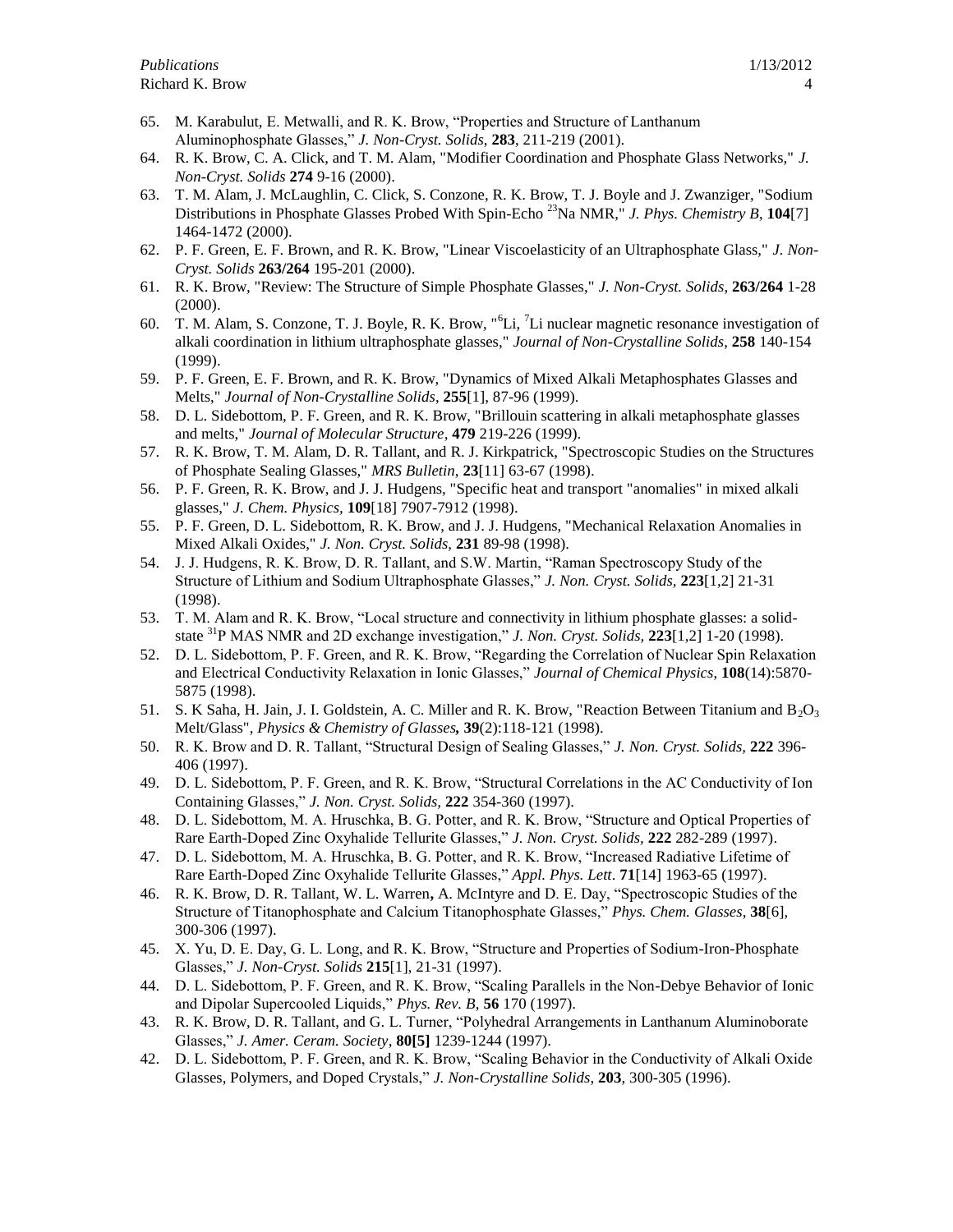- 41. S. K. Saha, H. Jain. A. C. Miller, and R. K. Brow, "XPS Characterization of *In situ* Prepared Ti/Glass Interfaces," *Surf. Interface Analyses*, **24** 113-118 (1996).
- 40. R. K. Brow and Z. A. Osborne, "XPS Studies of Fluorine Bonding In Phosphate Glasses," *Surf. Interface Analyses,* **24** 91-94 (1996).
- 39. R. K. Brow, D. R. Tallant, and G.L. Turner, "Raman and <sup>11</sup>B NMR Spectroscopic Studies of Alkaline Earth Lanthanoborate Glasses," *J. Amer. Ceram. Soc.* **79**[9] 2410-16 (1996).
- 38. R. K. Brow, "An XPS Study of Oxygen Bonding in Zinc Phosphate and Zinc Borophosphate Glasses," *J. Non-Cryst. Solids*, **194** 267-273 (1996).
- 37. R. J. Kirkpatrick and R. K. Brow, "NMR Investigation of the Structures of Phosphate and Phosphate-Containing Glasses: A Review," *Solid State Nuclear Magnetic Resonance,* **5**, 9-21 (1995).
- 36. D. L. Sidebottom, P. F. Green, and R. K. Brow, "Two Contributions to the ac Conductivity of Alkali Oxide Glasses," *Phys. Rev. Lett.* **74**[25] 5068-5071 (1995).
- 35. D. L. Sidebottom, P. F. Green, and R. K. Brow, "Anomalous Diffusion Model of Ionic Transport in Oxide Glasses," *Phys. Rev. B* **51**[5] 2770-76 (1995).
- 34. D. L. Sidebottom, P. F. Green, and R. K. Brow, "Comparison of KWW and power law analyses of an ion-conducting glass," *J. Non-Cryst. Solids* **183** 151-160 (1995).
- 33. X. J. Xu, D. E. Day, R. K. Brow, and P. M. Callahan, "Structure of tin fluorophosphate glasses containing PbO or B2O3," *Phys. Chem. Glasses*, **36**[6] 264-271 (1995).
- 32. R. K. Brow, D. R. Tallant, S. T. Myers, and C. C. Phifer, "The Short Range Structure of Zinc Phosphate Glass," *J. Non-Cryst. Solids* **191** 45-55 (1995).
- 31. M. R. Reidmeyer, D. E. Day, and R. K. Brow, "Phosphorus Oxynitride Glasses of Variable Sodium Content," *J. Non-Cryst. Solids* **177** 208-215 (1994).
- 30. R. K. Brow, D. R. Tallant, J. J. Hudgens, S. W. Martin, and A. D. Irwin, "The Short-Range Structure of Sodium Ultraphosphate Glasses," *J. Non-Cryst. Solids* **177** 221-228 (1994).
- 29. R. K. Brow, C. M. Arens, X. Yu, and D. E. Day, "An XPS Study of Fe-Phosphate Glasses," *Phys. Chem. Glasses*, **35**[3] 132-36 (1994).
- 28. R. K. Brow, "Electron Beam Reduction of Sodium-Containing Glass Surfaces," *J. Non-Cryst. Solids*, **175** 155-159 (1994).
- 27. P. F. Green, D. L. Sidebottom, and R. K. Brow, "Relaxations in Mixed Alkali Metaphosphate Glass," *J. Non-Cryst. Solids*, **172-174** 1353-1362 (1994).
- 26. R. K. Brow, R. J. Kirkpatrick and G. L. Turner, "The Nature of Alumina in Phosphate Glass II. Structure of Sodium Aluminophosphate Glass," *J. Amer. Ceram. Soc*., **76**[4] 919-28 (1993).
- 25. R. K. Brow, "The Nature of Alumina in Phosphate Glass I. Properties of Sodium Aluminophosphate Glass," *J. Amer. Ceram. Soc.* **76**[4], 913-18 (1993).
- 24. R. K. Sato, R. J. Kirkpatrick, and R. K. Brow, "Structure of Li, Na Metaphosphate Glasses by <sup>31</sup>P and <sup>23</sup>Na MAS NMR Correlated with the Mixed Alkali Effect," *J. Non- Crystalline Solids*, **143** 257-264 (1992).
- 23. J. A. Kelber and R. K. Brow, "Model Epoxy/Metal-Oxide Chemical Interactions: Diethanolamine on Oxidized Copper and Aluminum," *Applied Surface Science*, **59**, 273-280 (1992).
- 22. R. K. Brow, C. C. Phifer, X. J. Xu and D. E. Day, "An XPS Study of Anion Bonding in Tin(II)- Fluorophosphate Glass," *Phys. Chem. Glasses*, **33**[2], 33-39 (1992).
- 21. R. K. Brow, Z. A. Osborne, and R. J. Kirkpatrick, "A Multinuclear MAS NMR Study of the Short-Range Structure of Fluorophosphate Glass," *J. Materials Research*, **7**[7], 1892-99 (1992).
- 20. R. K. Brow, D. R. Tallant, Z. A. Osborne, Y. Yang, and D. E. Day, "The Effect of Fluorine on the Structure of Phosphate Glass," *Phys. Chem. Glasses*, **32**[5] 188-195 (1991).
- 19. R. K. Brow, C. C. Phifer, G. L. Turner and R. J. Kirkpatrick, "Cation Effects on <sup>31</sup>P Chemical Shifts of Metaphosphate Glasses," *J. Amer. Ceram. Soc*., 74 [6] 1287-90 (1991).
- 18. B. C. Bunker, R. J. Kirkpatrick, R. K. Brow, G. L. Turner, and C. Nelson, "Local Structure of Alkaline-Earth Boroaluminate Crystals and Glasses:  $II$ ,  $^{11}B$  and  $^{27}Al$  MAS NMR Spectroscopy of Alkaline-Earth Boroaluminate Glasses" *J. Amer. Ceram. Soc*., **74**[6] 1430-38 (1991).
- 17. B. C. Bunker, R. J. Kirkpatrick, and R. K. Brow, "Local Structure of Alkaline-Earth Boroaluminate Crystals and Glasses: I, Crystal Chemical Concepts- Structural Predictions and Comparisons to Known Crystal Structures" *J. Amer. Ceram. Soc*., **74**[6] 1425-29 (1991).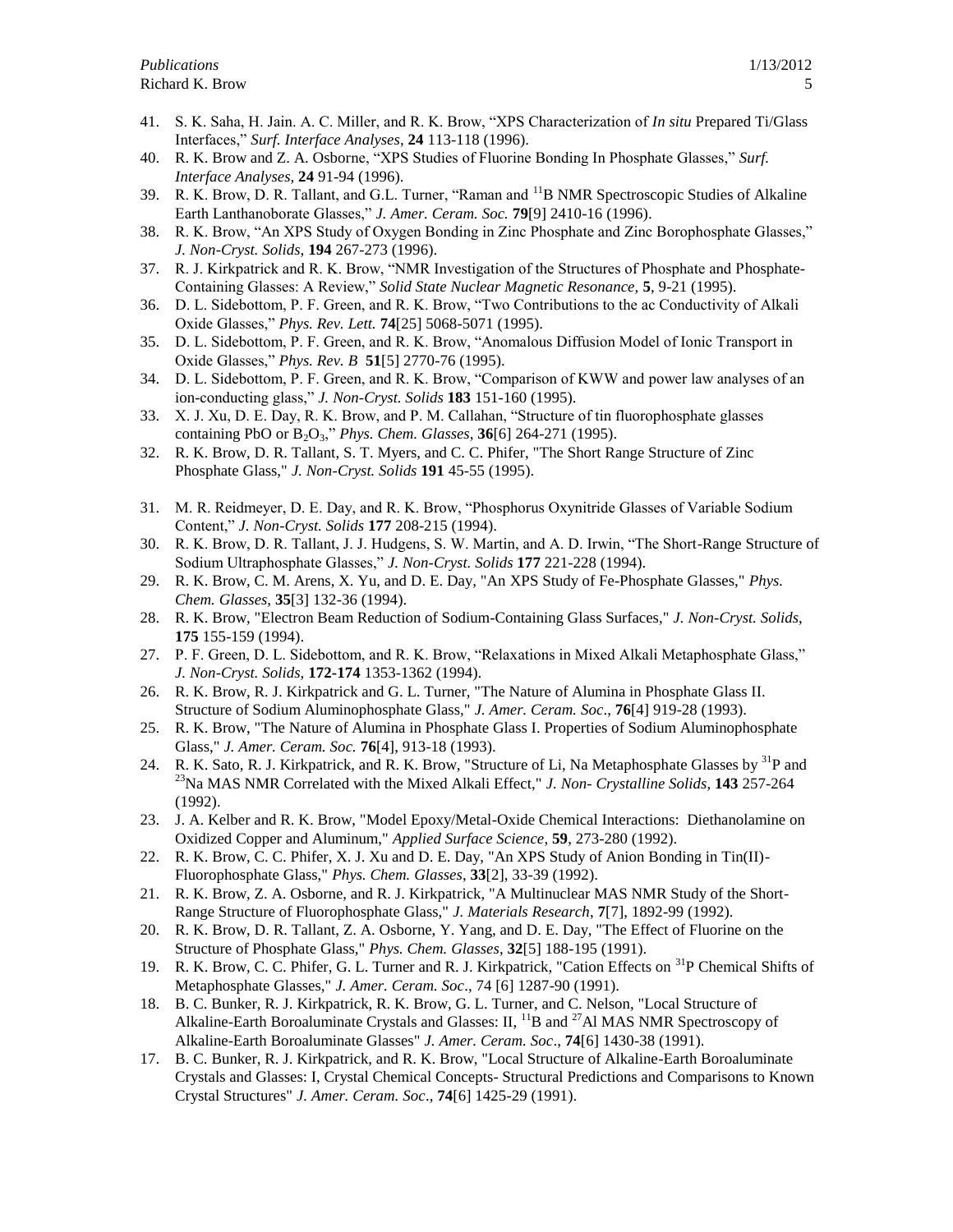- 16. R. K. Brow, Y. Peng and D. E. Day, "Properties and Structure of P-O-N-H Glasses," *J. Non-Cryst. Solids*, **126**, 231-238 (1990).
- 15. R. K. Brow, R. J. Kirkpatrick, and G. L. Turner, "Local Structure of xAl2O3 $\bullet$ (1-x)NaPO3 Glasses: An NMR and XPS Study," J. Amer. Ceram. Soc., 73[8], 2293-2300 (1990).
- 14. G. W. Arnold, R. K. Brow, and D. R. Myers, "Characterization of the Near-Surface Region of Glass Implanted with Light Elements," J. Non-Cryst. Solids, 120, 234-240 (1990).
- 13. R. K. Brow, G. W. Arnold, Y. Zhu, and D. E. Day, "Surface Nitridation of a Phosphate Glass," J. Non-Cryst. Solids, 120, 172-177 (1990).
- 12. C. J. Brinker, R. K. Brow, D. R. Tallant, and R. J. Kirkpatrick, "Surface Structure and Chemistry of High Surface Area Silica Gels," J. Non-Cryst. Solids, 120, 26-33 (1990).
- 11. R. K. Brow, R. J. Kirkpatrick, and G. L. Turner, "The Short Range Structure of Sodium Phosphate Glasses. I. MAS NMR Studies," J. Non-Cryst. Solids, 116, 39-45 (1990).
- 10. R. K. Brow, "Ion Beam Effects on the Composition and Structure of Glass Surfaces," J. Vac. Sci. Tech. A, 7[4], 1673-1676 (1989).
- 9. C. G. Pantano and R. K. Brow, "Hydrolysis Reactions at the Surface of Fluorozirconate Glass*," J. Am. Ceram. Soc.,* **71**[7], 577- 581 (1988).
- 8. R. K. Brow, "Glass Surface Modifications During Ion Beam Sputtering," *J. Non-Cryst. Solids*, **107**, 1- 11 (1988).
- 7. R. K. Brow, M. R. Reidmeyer, and D. E. Day, "Oxygen Bonding in Nitrided Sodium- and Lithium-Metaphosphate Glasses," *J. Non-Cryst. Solids*, **99**, 178-189 (1988).
- 6. R K. Brow, "Oxidation States of Chromium Dissolved in Glass Determined by X-Ray Photoelectron Spectroscopy (XPS)," J. Amer. Ceram. Soc., 70[5], C-129-C-131 (1987).
- 5. R. K. Brow and C. G. Pantano, "Thermochemical Nitridation of Microporous Silica Films in Ammonia," *J. Amer. Ceram Soc*., **70**[1], 9-14 (1987).
- 4. R. K. Brow and C. G. Pantano, "Compositionally Dependent Si2p Binding Energy Shifts in Silicon Oxynitride Thin Films," *J. Amer. Ceram. Soc.*, **69**[4], 314-316 (1986).
- 3. R. K. Brow and C. G. Pantano, "Oxidation Resistant Sol-Gel Derived Silicon Oxynitride Thin Films," *Appl. Phys. Lett*., **48**[1], 27-29 (1986).
- 2. R. K. Brow and C. G. Pantano, "Nitrogen Coordination in Oxynitride Glasses," *J. Amer. Ceram. Soc*., **67**[4], C72-C74 (1984).
- 1. R. K. Brow and W. C. LaCourse, "Fluorine Treatments of Soda-Lime Silicate Glass Surfaces," *J. Amer. Ceram. Soc*., **66** [8], C123-C124 (1983).

## **Publications/Conference Proceedings**

52. Neil Troy, Luke B. Fletcher, Signo T. Reis, Richard K. Brow, Huan Huang, Lihmei Yang, Jian Liu, and Denise M. Krol, "Structural modification in Er-Yb doped zinc phosphate glasses with megahertz repetition rate femtosecond pulses," Photonics West Conference Proceedings, ….. 2012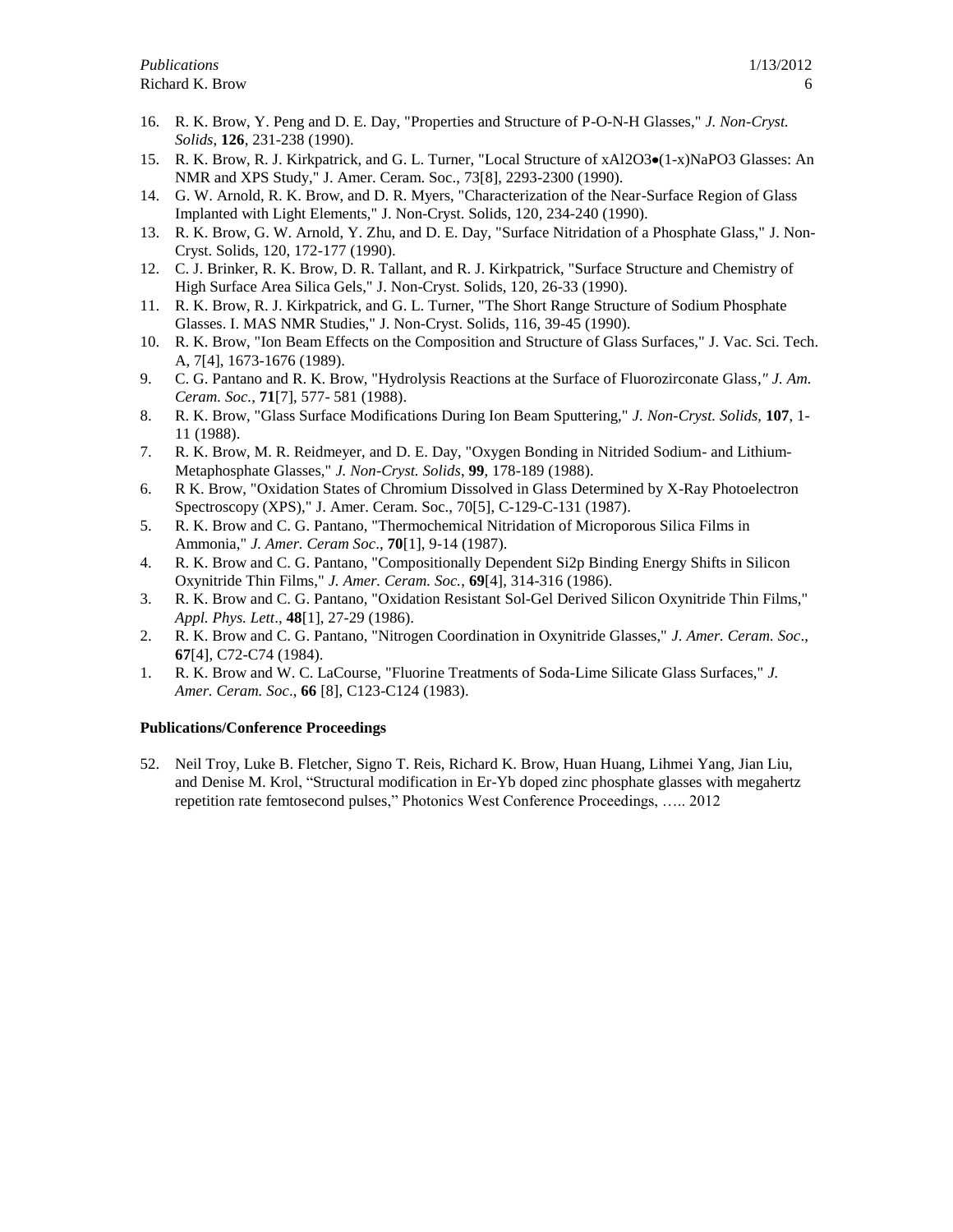- 51. D.E. Day, R.K. Brow, C.S. Ray, C-W Kim, S. T. Reis, J. D. Vienna, D. Peeler, F. C. Johnson, E. K. Hansen, G. Sevigny, N. Soelberg, I. L. Pegg and H. Gao, "Iron Phosphate Glass for Vitrifying Hanford AZ102 LAW in Joule Heated and Cold Crucible Induction Melters," WM2012 Conference, February 26 – March 1, 2012, Phoenix, Arizona, USA; accepted Nov. 23, 2011.
- 50. C. Wu, G. Chen, J. Volz, R.K. Brow, and M. Koenigstein, "Anchorage strength of enamel coated hooked rebar to normal strength concrete," 2012 TRB Proceedings
- 49. L.B. Fletcher, N. Troy, J.J. Witcher, D.M. Krol, and R.K. Brow, "The influence of glass structure on femtosecond laser micro-machining of waveguide amplifiers inside bulk Er-Yb polyphosphate glass ," Proceedings of SPIE Conference 7925, 2011 Photonics West, 22-27 January 2011, San Francisco, CA.
- 48. L.B. Fletcher, J.J. Witcher, N. Troy, R.K. Brow, and D.M. Krol, "Femtosecond Laser Writing of Waveguides in Glass," Proceedings of Advances in Optical Materials (AIOM), Feb. 16-18, 2011, Istanbul, Turkey.
- 47. G. Chen, R. Brow, J. Baird, J. Volz, D. Yan, S. Reis, F. Tang, C. Wu, X. Cheng, C. Werner, X. Tao, and M. Koenigstein, "Enamel-coated steel for life-cycle performance of RC structures-Characterization and performance validation," invited paper, proceedings of the International Symposium on Life-Cycle Performance of Bridges and Structures, June 27-29, 2010, Changsha, China.
- 46. L.B. Fletcher, J.J. Witcher, D.M. Krol and R.K. Brow, "The role of metaphosphate glass composition on changes to the glass network structure after modification by femtosecond laser pulses," OSA (2009)
- 45. U. Hoppe, G. Walter, R.K. Brow, N.P. Wyckoff, "Structural model of K<sub>2</sub>O-GeO<sub>2</sub>-P<sub>2</sub>O<sub>5</sub> glasses based on diffraction results," Adv. Materials Research, 39-40 69-72 (2008).
- 44. C.M. Larson, J. Hsu, R.K. Brow and J.W. Newkirk, "XPS Study of the Surface Oxidation of Ni-Si alloys for S-I Reactor Hydrogen Generation," Proceedings of the 2007 MS&T Meeting, Detroit, MI
- 43. L. Zhang, M.E. Schlesinger, and R.K. Brow, "Studies on the thermal behavior of  $FePO<sub>4</sub>$  in air," Proceedings of the 2007 MS&T Meeting, Detroit, MI
- 42. E. Apel, C. Ritzberger, V. Rheinberger, R. Brow and W. Höland, "Characterization of high strength glass-ceramics with special optical properties," Proceedings of the XXI International Congress on Glass, Strasbourg, France, July 1-6, 2007.
- 41. S.T. Reis, R.K. Brow. P. Jasinski, and T. Zhang, "Properties of Glass-Ceramic Seals for Solid Oxide Fuel Cells," *Advances in Solid Oxide Fuel Cells II, Ceramic Engineering and Science Proceedings*, Cocoa Beach, Volume 27, Issue 4, pp. 297-304 (2007). Proceedings of the 3<sup>rd</sup> International Symposium on Solid Oxide Fuel Cells,  $30<sup>th</sup>$  International Conference & Exposition on Advanced Ceramics & Composites, Cocoa Beach, FL, Jan. 22-27, 2006.
- 40. S.T. Reis, R.K. Brow, "Designing Sealing Glasses for Solid Oxide Fuel Cells," Journal of Materials Engineering and Performance, 15[4], 410-414 (2006)- (Proceedings of the ASM Materials Solution Conference, Fuel Cells: Materials, Processing and Manufacturing Technologies, Columbus, OH Oct. 18-20, 2004)
- 39. X.D Zhou, I. Belogolovsky, B.J. Scarfino. S.T. Reis, R. K. Brow, P. Hou, H. U. Anderson, "Oxidation protective coating onto ferritic interconnect by nanocrystalline perovskite thin films," [Conference Paper] Proceedings - Electrochemical Society High Temperature Corrosion and Materials Chemistry V - Proceedings of the International Symposium v PV 2004-16. 2004. p 159-169
- 38. R.K. Brow, N.P. Lower, and C.R. Kurkjian, "Two-point bend studies of glass fibers- new insights to glass strength and quality," Ceramic Bulletin, Vol. 84[10], pp. 50-54, 2005.
- 37. M. Velez, D.E. Day, S.T. Reis, and R. K. Brow, "Alkaline-Resistant Iron Phosphate Glass Fibers For Concrete Reinforcement," Proceedings of the  $107<sup>th</sup>$  annual meeting of the American Ceramic Society, Baltimore, MD, April, 2005.
- 36. Brown, Roger F. Adams, Nona. Brow, Richard K. Ahrens, Beau. In vivo analysis of bioactivity of borate glass [Conference Paper] Transactions - 7th World Biomaterials Congress Transactions - 7th World Biomaterials Congress. 2004. p 1906
- 35. Laxmikanth Peddi, Richard K. Brow, Roger F. Brown, and Beau Ahrens, "Bioactive Borate Glass Coatings for Titanium," Biomaterials Conference, Memphis, TN, 2005 (extended abstract).
- 34. B.C. Tischendorf and R.K. Brow, "Characteristics of the Weathered Surfaces of Phosphate Glasses," *Proceedings of the XX International Congress on Glass,* Kyoto, Japan, Sept. 26-Oct. 1, 2004.
- 33. Nathan P. Lower, Richard K. Brow and Charles R. Kurkjian**, "**Inert Failure Studies of Glass by the Two-Point Bend Technique," *Proceedings of the XX International Congress on Glass*, Kyoto, Japan, Sept. 26-Oct. 1, 2004.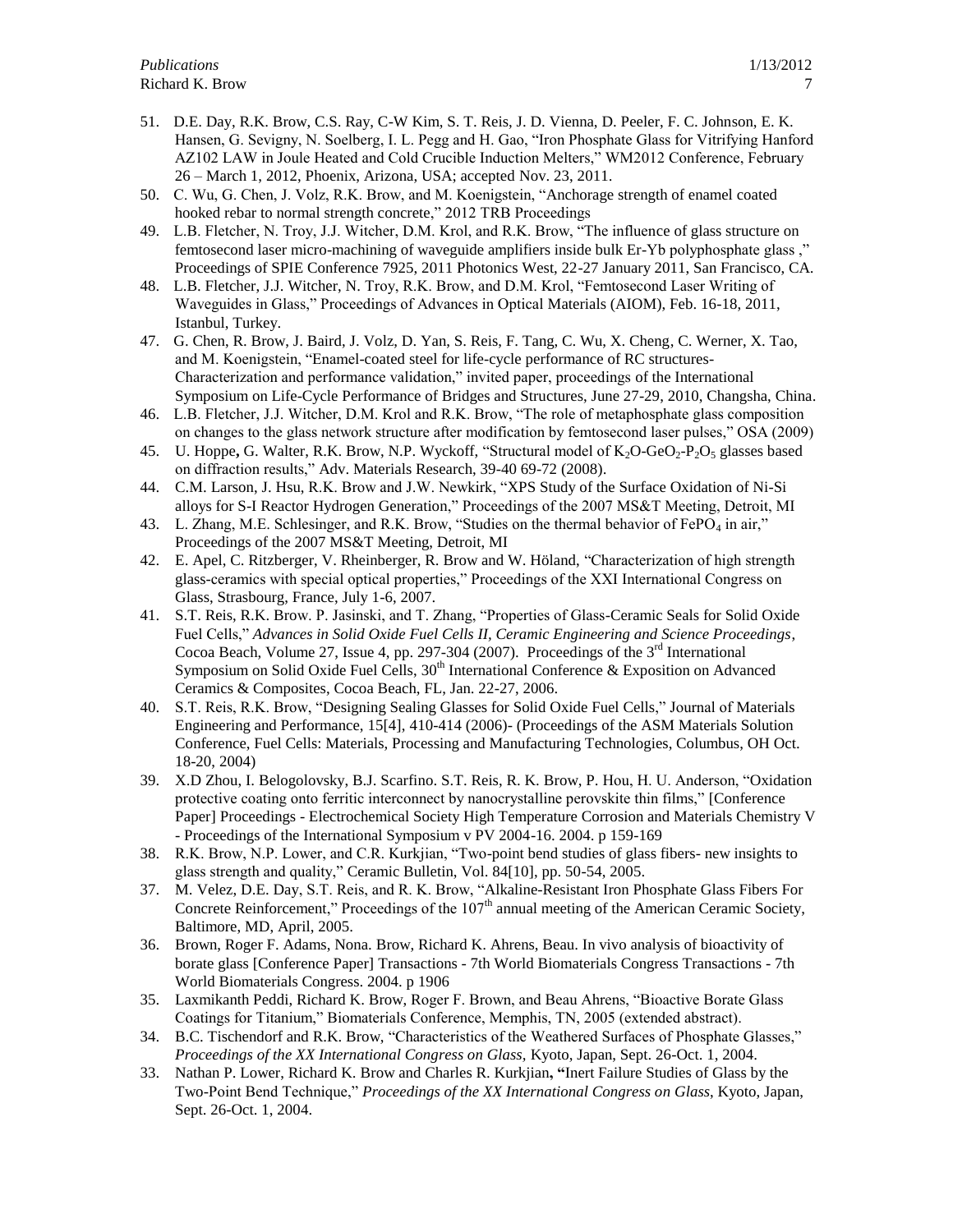- 32. Matthew H. Krohn, John R. Hellmann, Carlo G. Pantano, Nathan Lower, and Richard K. Brow, "Effects of Tin on the Physical Properties and Crack Growth in Soda-Lime-Silica Float Glass," Euro Ceramics VIII, Pts 1-3, *Key Engineering Materials*, 264-268, 1859-1862, Part 1-3 (2004).
- 31. AE Burns, AK Wittenauer, RK Brow, [Structure of rare-earth phosphate glasses by infrared](/?SID=Hb4HChbFK12Pm9mPcE@&Func=Abstract&doc=3/1)  [spectroscopy.](/?SID=Hb4HChbFK12Pm9mPcE@&Func=Abstract&doc=3/1) Abstracts of Papers of the American Chemical Society 227: U1413-U1413 306-INOR Part 1 MAR 28 2004.
- 30. William G. Fahrenholtz, Richard K. Brow, and Amanda L. Young, "Recruiting a New Generation of Ceramic Engineers," *Proceedings of the 2003 American Society for Engineering Education Annual Conference & Exposition;* [Conference Paper] *ASEE Annual Conference Proceedings 2003 ASEE Annual Conference and Exposition: Staying in Tune with Engineering Education. 2003. p 3443-3450*
- 29. Richard K. Brow, Nathan P. Lower, Adam J. Lang, and Charles R. Kurkjian, "Structure and the Intrinsic Strength of Glass," *Proceedings of the 7th Otto Schott Colloquium*, Jena, Germany, July 7-11, 2002, *Glastech. Ber*., **75** C2 133-138 (2002).
- 28. C.A. Click, W.J. Reichman, R. K. Brow, P. E. Ehrmann, T.I. Suratwala, and J. H. Campbell, "Influence of hydroxyl contamination on neodymium fluorescence lifetime in potassium-magnesium aluminometaphosphate glasses," *Proceedings of the 7th Otto Schott Colloquium*, Jena, Germany, July 7-11, 2002, *Glastech. Ber*., **75** C2 209-214 (2002).
- 27. C.A. Click, R.K. Brow, B.R. Cherry, and T.M. Alam,  $17$ O MQ MAS NMR Investigation of P<sub>2</sub>O<sub>5</sub> Crystals and Glasses," *Phosphorus Research Bulletin*, **13**, *Proceedings of the 4th International Symposium on Inorganic Phosphate Materials*, Jena, Germany, July 10-13, 2002.
- 26. W. G. Fahrenholtz, C. A. Click, and R. K. Brow, "Laboratory Experiences in Glasses and Traditional Ceramics," Proceedings of the 2002 American Society for Engineering Education Conference, Montreal, Canada, June 16-20, 2002; [Conference Paper] *ASEE Annual Conference Proceedings 2002 ASEE Annual Conference and Exposition: Vive L'ingenieur. 2002. p 10703-10710*
- 25. R.K. Brow, A. K. Wittenauer, "Rare Earth Coordination Environments in Ultraphosphate Glasses," *Phosphorus Research Bulletin*, **13**, 95-100 (2002); *Proceedings of the 4th International Symposium on Inorganic Phosphate Materials*, Jena, Germany, July 10-13, 2002.
- 24. R. K. Brow\*, M. Karabulut, E. Metwalli, A. Wittenauer & K. Marasinghe C.H. Booth, J.J. Bucher & D.K. Shuh, "The Structure of Rare Earth Phosphate Glasses," Extended Abstract, 19<sup>th</sup> ICG, Edinburgh, Scotland, July 1-7, 2001.
- 23. R. K. Brow, E. Metwalli, and D. L. Sidebottom, "Properties and Structure of Lanthanum Phosphate Glasses," in *Inorganic Optical Materials II, Proceedings of the International 45th Annual Meeting of the SPIE*, **Vol. 4102**, 88-94 (2000).
- 22. D. Zhang, J. O. Stoffer, R. Leerssen, R. K. Brow, "New Mechanism of Fabrication of Highly Damage Resistant Glass Fiber reinforced Polyester Composites," *Abstr. papers Amer. Chem. Soc.* **219**: U470- U470 Part 2, Mar 26 2000.
- 21. T. M. Alam and R. K. Brow, "NMR Studies of Bond Arrangements in Alkali Phosphate Glasses" *Proceedings of the 18th International Congress on Glass,* San Francisco, CA, July 5-10, 1998.
- 20. R. K. Brow, "Spectroscopic Studies of Glass Structure, " *Proceedings of the Norbert Kreidl Symposium*, *Glastech. Ber.,* **70C** 55-62 (1997).
- 19. D. L. Sidebottom, M. A. Hruschka, B. G. Potter, R. K. Brow, and J. J. Hudgens, "Optical Properties of Lanthanide-Containing Halide-Modified Zinc Tellurite Glasses," *Solid-State Chemistry of Inorganic Materials Materials Research Society Symposium Proceedings. v* **453** *1997. Materials Research Society, Pittsburgh, PA, USA. p 253-258*.
- 18. R. K. Brow, L. Kovacic, and R. E. Loehman "Novel Glass Sealing Technologies," Proceedings of the International Symposium on Manufacturing Practices and Technologies, *Ceramics Transactions*, **Vol. 70**, 177-87 (1996).
- 17. L. Kovacic, S. V. Crowder, R. K. Brow, and D. N. Bencoe, "Designing Aluminum Sealing Glasses for Manufacturability," Ceramic Transactions 50 95-108 (1995).
- 16. D. W. Schaefer, R. K. Brow, B. J. Olivier, T. Rieker, and G. Beaucage, "Characterization of Porosity in Ceramic Materials by Small-Angle Scattering: Vycor Glass and Silica Aerogel," in *Modern Aspects of Small-Angle Scattering*, ed. H. Brumberger, pp. 299-307, Kluwer Academic Press, the Netherlands, (1995).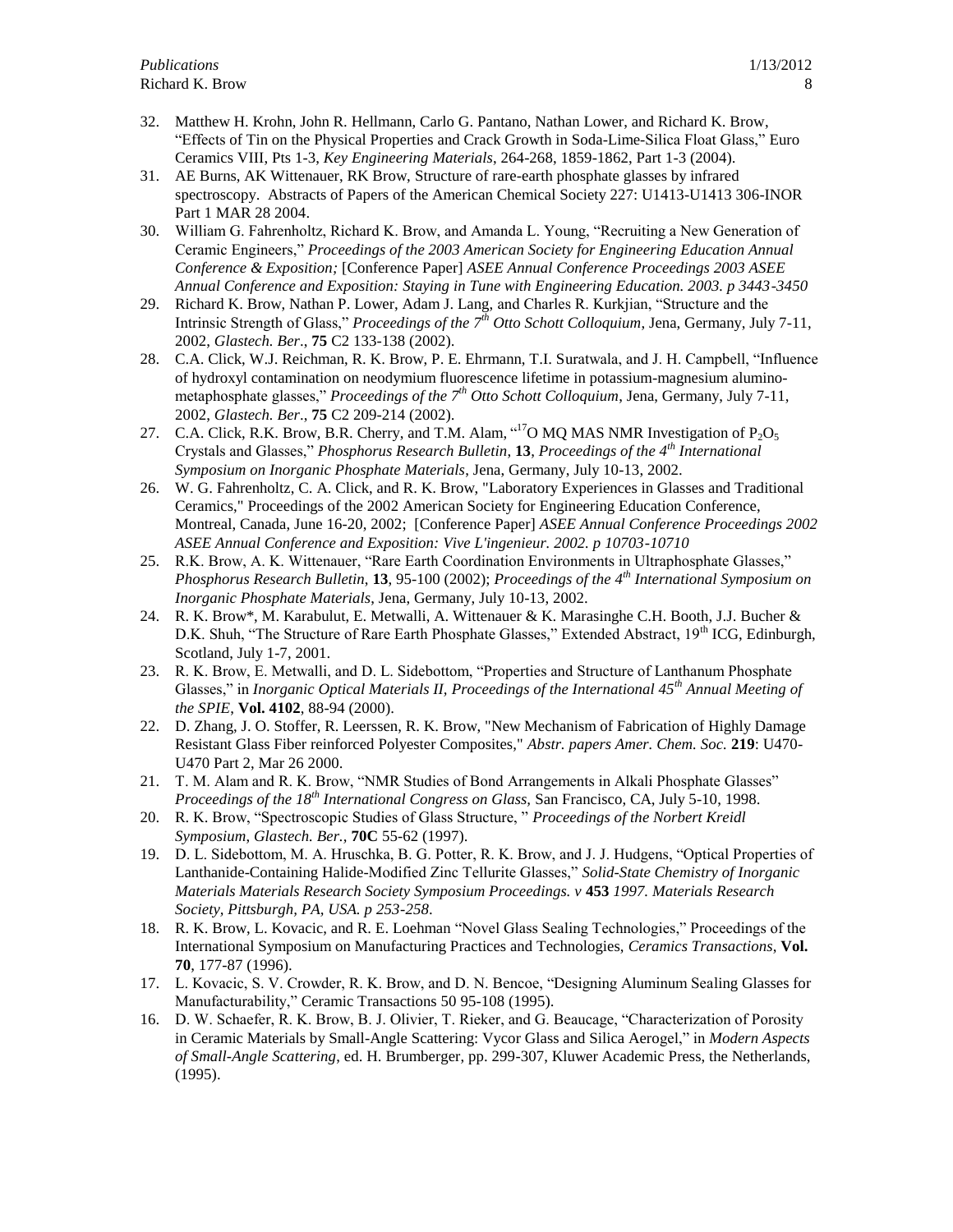- 15. R. K. Brow, S. K. Saha, and J. I. Goldstein, "Interfacial Reactions Between Titanium and Borate Glass," *Joining and Adhesion of Advanced Inorganic Materials, Proceedings of the Materials Research Society*, **Vol. 314**, pp. 77-81 (1993).
- 14. R. K. Brow, "Bonding in Simple Phosphate Glass," *Proceedings of the XVIth International Congress on Glass*, **Vol. 3**, 191-196, Madrid, Spain, Oct. 4-9, 1992.
- 13. G. A. Knorovsky, R. K. Brow, R. D. Watkins, and R. E. Loehman, "Interfacial Debonding in Stainless Steel/Glass-Ceramic Seals," in *Metal-Ceramic Joining*, edited by P. Kumar and V. A Greenhut, pp. 237-246, The Minerals, Metals & Materials Society," 1991.
- 12. R. K. Brow, R. E. Loehman and A. P. Tomsia, "Reactive Metal Brazing of Aluminum Nitride," *in Metal-Ceramic Joining*, edited by P. Kumar and V. A. Greenhut, pp. 229-235, The Minerals, Metals Materials Society, 1991
- 11. G. A. Knorovsky, R. K. Brow, R. D. Watkins and R. E. Loehman, "Interactions at Glass-Ceramic/Metal Interfaces", in *Glasses for Electronic Applications*, *Ceramic Transactions*, **Vol. 20**, pp. 447-454, American Ceramic Society, 1991.
- 10. Z. A. Osborne, R. K. Brow and D. R. Tallant, "The Short-Range Structure of Fluorine-Modified Phosphate Glass," in *Properties and Characteristics of Optical Glass II, Proceedings to the SPIE 1990 International Symposium on Optical and Optoelectronic Applied Science and Engineering*, **Vol. 1327**, 203-211 (1990).
- 9. G. W. Arnold, R. K. Brow, M. J. Carr, and J. C. Barbour, "Characterization of N and B Implanted Fused Silica," *Proc. Materials Research Soc*., **Vol. 157** 569-74 (1990).
- 8. R. K. Brow and R. E. Loehman, "Interfacial Reactions in Metal- $Si<sub>3</sub>N<sub>4</sub>$  Bonding," Ceram. Eng. Sci. Proc., **[11-12],** 1685-1695 (1989).
- 7. R. K. Brow, R. E. Loehman, A. P. Tomsia, and J. A. Pask, "Interface Interactions During Brazing of AlN," in *Advances in Ceramics 26*, *Ceramic Substrates and Packages for Electronic Applications*, ed. M. F. Yan, pp. 189-196, Amer. Ceram. Soc., Westerville, OH (1989).
- 6. R. K. Brow, "An XPS Study of YBa2Cu3O<sup>x</sup> Surface Corrosion," in *Ceramic Superconductors II*, ed. M. F. Yan, pp. 598-606, Amer. Ceram. Soc., Westerville, OH (1988).
- 5. C. J. Brinker, R. K. Brow, D. R. Tallant, and R. J. Kirkpatrick, "Structure of Sol-Gel Silica*," Mat. Res. Soc. Symp. Proc*., **Vol. 105**, 289-294 (1988).
- 4. R K. Brow and R. D. Watkins, "Reactions and Bonding Between Glasses and Titanium," in *Technology of Glass, Ceramic, or Glass-Ceramic to Metal Sealing*, ed. W. E. Moddeman, et al., pp. 25- 30, Winter Annual Meeting, Amer. Soc. Mech. Eng., Boston, MA, Dec. 13-18, 1987.
- 3. R. D. Watkins, B. C. Bunker, S. C. Douglas, R. K. Brow, and E. E. Hellstrom, "Corrosion Resistant Glasses for Use in Lithium Ambient-Temperature Batteries," Proceedings of the  $22<sup>nd</sup>$  Intersociety Energy Conversion Engineering Conference, pp. 1113-1118, Amer. Inst. Aeronaut. Astronaut., Philadelphia, PA, Aug. 10-14, 1987.
- 2. R. K. Brow and C. G. Pantano, "Composition and Chemical Structure of Nitrided Silica Gel*," Mat. Res. Soc. Symp*., **Vol. 32**, 361-367 (1984).
- 1. C. G. Pantano, C. A. Houser, and R. K. Brow, "Chemical Analyses of Sol/Gel Surfaces and Thin Films," *Mat. Res. Soc. Symp*., **Vol. 32**, 255-266 (1984).

## **Publications/Reports, Book Chapters, Miscellaneous Publications**

- 11. Li, H., Brow, R., Deubener, J.M., Kohli, J.T., Yue, Y."Inorganic crystalline and amorphous fibers Science and technology**:** *Journal of the American Ceramic Society*, 89 [1], p. 1 (2006)
- 10. Brow, R.K., Lower, N.P., Kurkjian, C.R., "TPB test provides new insight to fiber strength, quality," *American Ceramic Society Bulletin*, 84[10], 50-54 (2005)
- 9. Seward III, T.P., Pantano, C.G., Brow, R.K. "Glassmaking: Adding value, improving quality,**"** *American Ceramic Society Bulletin*, 84[1] 1 (2005)
- 9. Brow, R.K., "SOFC seals research at University of Missouri," (2004) *Fuel Cells Bulletin*, 2004 (10), p. 5.
- 8. "**Glass**," David C. Boyd, Paul S. Danielson, David A. Thompson, Corning Incorporated; Mariano Velez, Signo T. Reis, Richard K. Brow, University of Missouri-Rolla; Updated by Staff, *Kirk-Othmer Encyclopedia of Chemical Technology;* Copyright © 2004 by John Wiley & Sons, Inc. All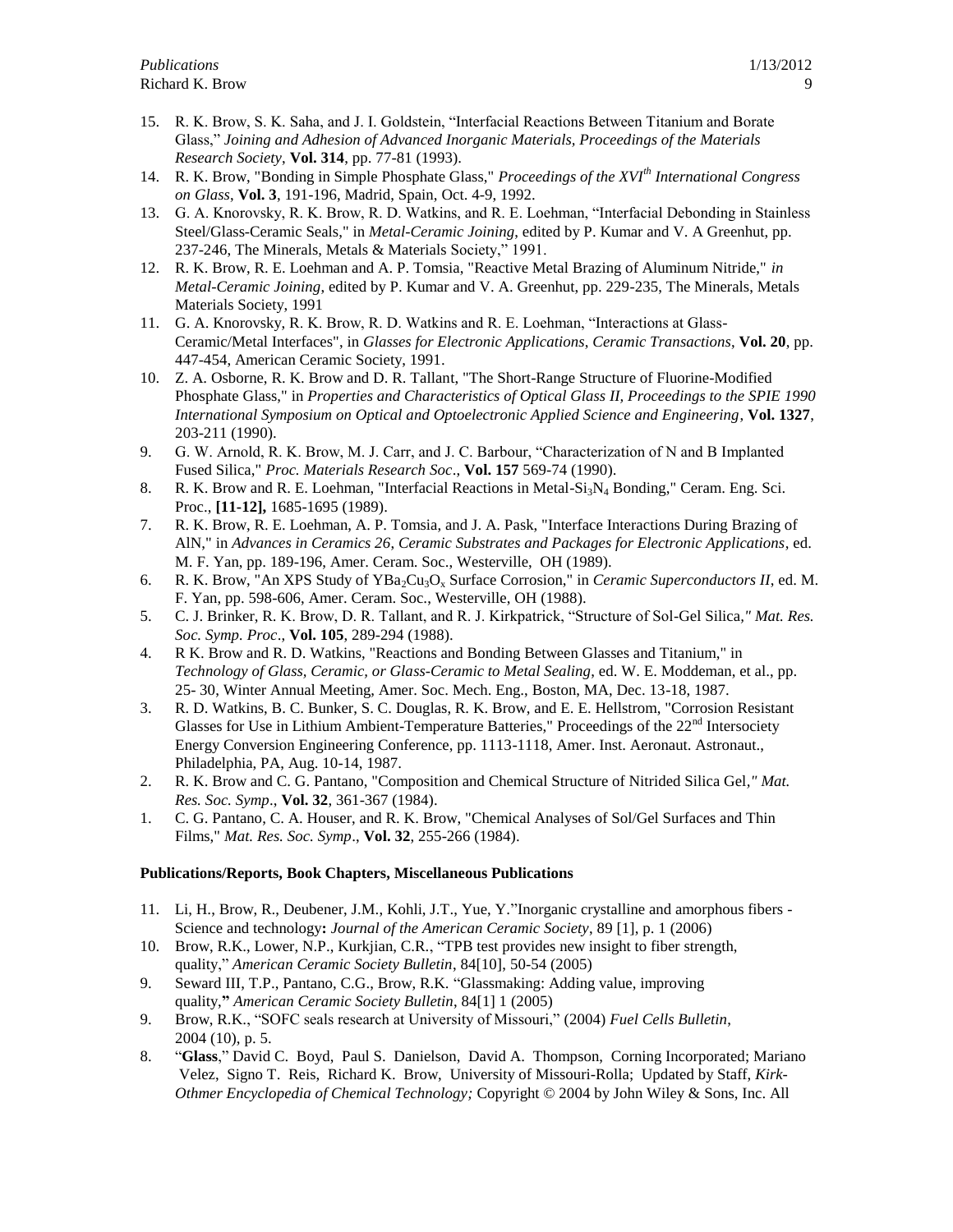rights reserved, [DOI:](http://www3.interscience.wiley.com/doiinfo.html) 10.1002/0471238961.0712011902152504.a01.pub2, Article Online Posting Date: January 16, 2004.

- 7. R. K. Brow, D. N. Bencoe, L. Kovacic, and D. R. Tallant, "PbO-Free Materials for Low Temperature Packaging," Sandia Report SAND97-2391, Printed October 1997.
- 6. R. K. Brow, D. R. Tallant, S. V. Crowder, S. K. Saha, H. Jain, A. McIntyre, and D. E. Day, "Advanced Materials for Aerospace and Biomedical Applications: New Glasses for Hermetic Titanium Seals," Sandia Report, SAND 96-2772, Nov. 1996.
- 5. R. K. Brow, "Precollege Science Education: Start Them Early," *Bulletin of the American Ceramic Society*, **75**[4] 69-70 (1996).
- 4. R. K. Brow and H. L. McCollister, "Specialty Glass and Glass/Ceramic-to-Metal Seals," *Materials Technology*, **8**[11/12] 242-45 (1993).
- 3. R. K. Brow, "Inorganic Glasses and Glass-Ceramics," chapter 6 in *Characterization of Ceramics*, ed. R. E. Loehman, pp. 103-118, Butterworth-Heinemann, Stoneham, MA (1993).
- 2. R. D. Watkins, L. Kovacic, P. R. Wengert, S. C. Douglas, R. K. Brow, S. N. Burchett, and H. K. Street, "Technology Transfer of CABAL-12 Glass to Support the Fabrication of the MC4050 Power Supply," Sandia Report SAND88-0498, Oct. 1988.
- 1. C. G. Pantano, R. K. Brow, and L. A. Carman, "Oxynitride Thin Films from the Sol-Gel Process," *in Sol-Gel Technology for Thin Films, Fibers, Preforms, Electronics, and Specialty Shapes* ed. L. C. Klein, pp. 110-138, Noyes Publications, Park Ridge, NJ (1988).

# **United States Patents**

- 11. R. K. Brow, S. T. Reis, M. Koenigstein and G. Chen, "Corrosion-resistant glasses for steel enamels," patent issued March 8, 2011, **USP 7,901,769 B2.**
- 10. R. K. Brow, S.T. Reis, M. Velez, D.E. Day, "Alkaline resistant phosphate glasses and method of preparation and use thereof," patent issued January 26, 2010, **USP 7,651,966**
- 9. R.K. Brow, S.T. Reis, G. Benson, "Glass and glass-ceramic sealant compositions," patent issued July 15, 2008, **USP 7,399,720**
- 8. R. D. Kilgo, L. Kovacic, and R. K. Brow, "Hermetic aluminum radio frequency interconnection and method for making," patent issued Mar. 14, 2000, **USP 6,037,539.**
- 7. R. D. Kilgo, R. K. Brow, and L. Kovacic, "High thermal expansion sealing glass for use in radio frequency applications," patent issued Oct. 12, 1999, **USP 5,965,469.**
- 6. R. K. Brow, H. L. McCollister, C. C. Phifer, and D. E. Day, "Titanium Sealing Glasses and Seals Formed Therefrom," patent issued Dec. 2, 1997, **USP 5,693,580.**
- 5. R. K. Brow, H. L. McCollister, C. C. Phifer, and D. E. Day, "Improved Glasses for Low Temperature Hermetic Seals to Titanium," patent issued Jul. 15, 1997: **USP 5,648,302.**
- 4. R. K. Brow and L. Kovacic, "New Corrosion Resistant, High Thermal Expansion Sealing Glasses," patent issued November 16, 1993: **USP 5,262,364**.
- 3. R. K. Brow and R. D. Watkins, "Sealing Glasses for Titanium and Titanium Alloys," patent issued April 14, 1992: **USP 5,104,738**.
- 2. D. E. Day and R. K. Brow, "A Technique for Improving the Properties of Phosphate Glass-to-Metal Seals," patent issued September 3, 1991: **USP 5,045,508**.
- 1. R. K. Brow and R. D. Watkins, "High Expansion Li Corrosion Resistant Sealing Glasses," patent issued May 14, 1991: **USP 5,015,530**; second patent issued June 4, 1991: **USP 5,021,307**.

## **Patent Disclosures**

- 2. Luke B. Fletcher, Jonathan J Witcher, Denise M. Krol, Richard K. Brow, "Femtosecond laser induced positive refractive index changes inside polyphosphate glass," provisional patent application filed October 11, 2010
- 1. R.K. Brow, R. F. Brown, and Laxmi Kanth Peddi, "Bio-active glass enamels for titanium alloys," preliminary invention disclosure submitted to UMR OSP, 9/04.